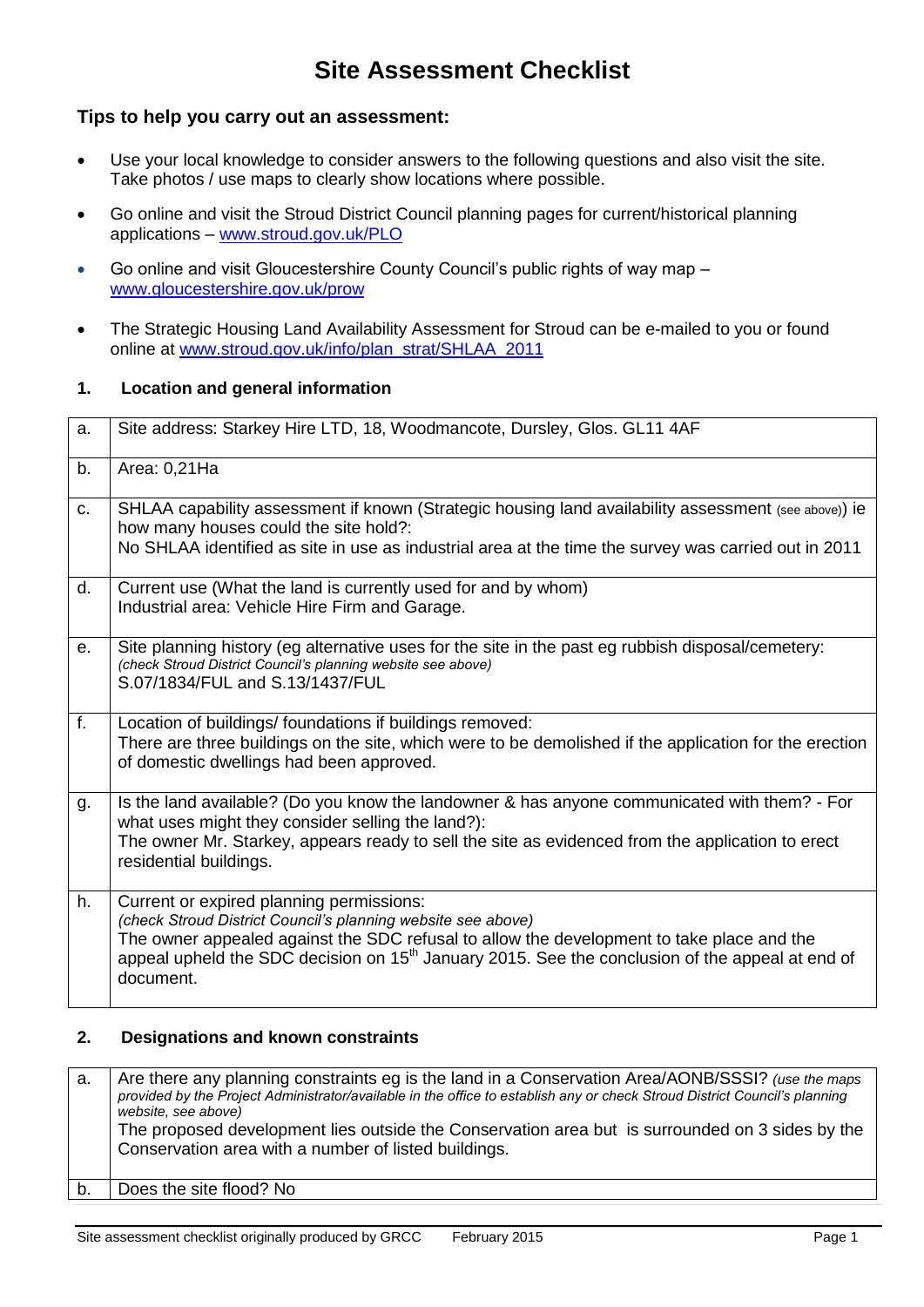| C. | Are there any easements or covenants on the land?<br>There appears to be a lane leading through the site to houses behind, which would be an<br>Easement. It is likely that other Easements and Covenants would exist but this would require a<br>search of the Land Registry. |
|----|--------------------------------------------------------------------------------------------------------------------------------------------------------------------------------------------------------------------------------------------------------------------------------|
| d. | Wildlife settlements on the land eg wild orchids, crested newts, badgers<br>No. Industrial zone                                                                                                                                                                                |
| е. | Agricultural best and most versatile land quality Tree preservation orders in place/ancient<br>woodland:<br>No.                                                                                                                                                                |
| f. | Gas pipelines/ pylons/power / telephone cables/ drains/ springs/water courses:<br>As there are business units on site all relevant utilities would be provided for apart from possibly<br>gas pipes.                                                                           |
| g. | Any rights of way/footpaths, official or otherwise:<br>(check public rights of way map online, see above)<br>There appears to be access (pedestrian and vehicular) to the cottages behind the Garage site.                                                                     |

## **3. Site connections and access**

| a. | Walking/cycling/driving distance to local facilities-shop, school, open space, bus stop, other facility:<br>This site allows for walking/cycling distance to the Town centre about 200-300ms                                                                                                                                                                                                                                                                      |
|----|-------------------------------------------------------------------------------------------------------------------------------------------------------------------------------------------------------------------------------------------------------------------------------------------------------------------------------------------------------------------------------------------------------------------------------------------------------------------|
| b. | What kind of access ie minor path or direct onto a major route? Any speed restrictions? Is the<br>access pedestrian &/or vehicular? Might there be better or more direct access via a ransom strip<br>(owned by whom?) Good access = easy access and good roads approaching it; fair = poor access<br>into the site but good approach roads (or good access into the site but poor approach roads);<br>poor = poor access into the site and poor approach roads): |
|    | The site is on the A4135, the main route in and out of Town from the South East (30mph speed<br>limit). There is fairly good access onto the main road, but visibility would be impeded if buildings<br>were sited at the road end. Much would depend on the placement of buildings.                                                                                                                                                                              |
|    | The access is generally good.                                                                                                                                                                                                                                                                                                                                                                                                                                     |

# **4. Landscape, views and form**

| a. | Is the boundary clearly defined and how (fence/hedge/neighbouring buildings/road etc:                                                                                                                                                                                                             |
|----|---------------------------------------------------------------------------------------------------------------------------------------------------------------------------------------------------------------------------------------------------------------------------------------------------|
|    | Appears to be                                                                                                                                                                                                                                                                                     |
| b. | The nature of the site (eg flat v sloping (how steep?) grass/woods/farmed land/brownfield:<br>Flat, concrete                                                                                                                                                                                      |
| C. | Who/what adjoins the site $-$ is it overlooked by any housing or perhaps businesses? How might<br>they be impacted by development on the land OR how might they impact on the development eg<br>noise or traffic from businesses: Housing surrounds the site on 3 sides and housing overlooks the |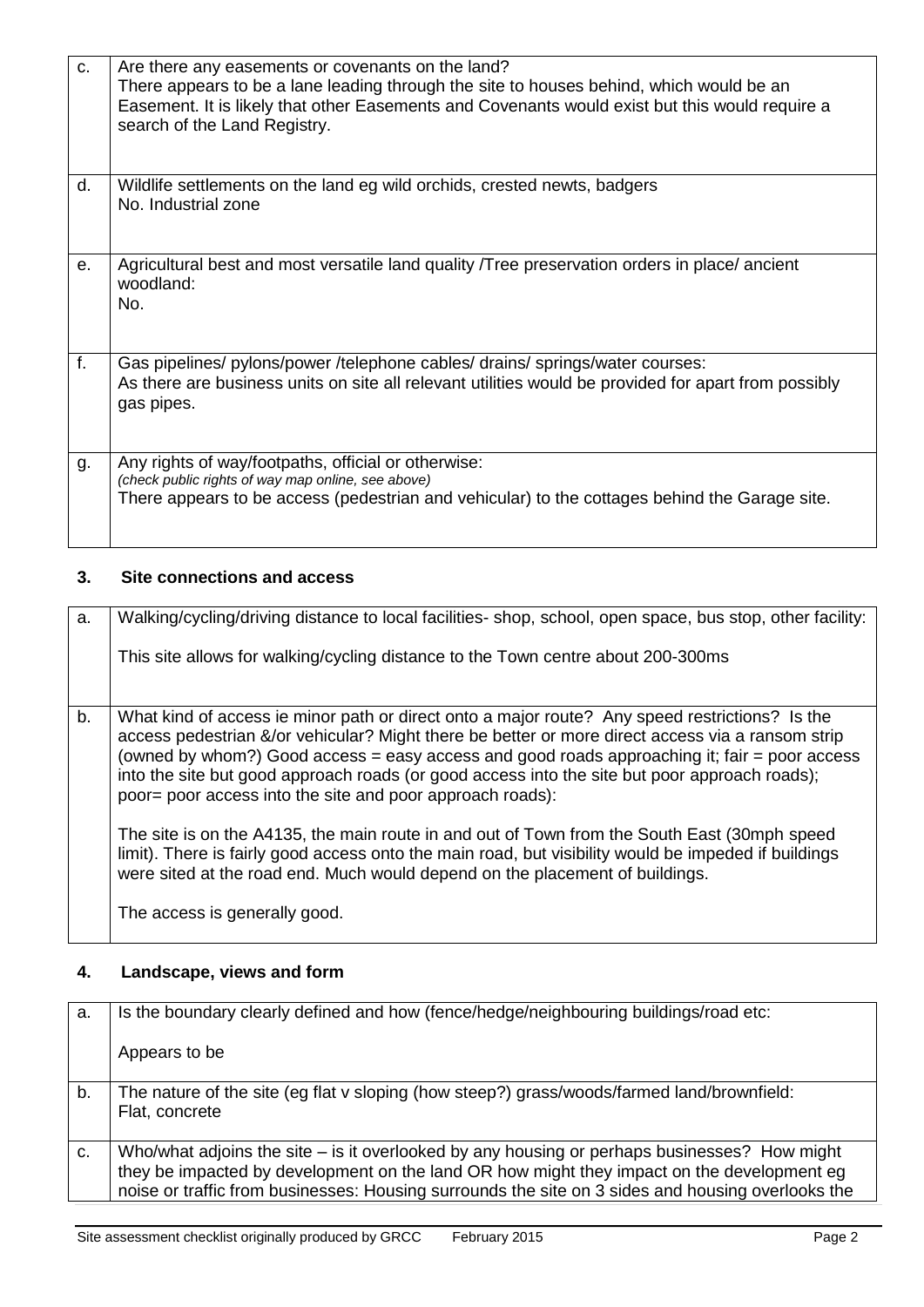|    | site from across the A4135.                                                                                                                                                                                                                                                                                                                                                                     |
|----|-------------------------------------------------------------------------------------------------------------------------------------------------------------------------------------------------------------------------------------------------------------------------------------------------------------------------------------------------------------------------------------------------|
|    |                                                                                                                                                                                                                                                                                                                                                                                                 |
| d. | Is the site visible from buildings of open spaces further away?:                                                                                                                                                                                                                                                                                                                                |
|    | No.                                                                                                                                                                                                                                                                                                                                                                                             |
|    |                                                                                                                                                                                                                                                                                                                                                                                                 |
| e. | Views out and in- quality and value                                                                                                                                                                                                                                                                                                                                                             |
|    | The view from adjoining houses might be improved given that the present buildings are industrial<br>(Garage and many cars). The views out are to building, many of which are listed. The proposed<br>housing application showed the development to be inward looking. Much would depend on the<br>architectural style of any possible change of usage of the site from business to residential. |

# **5. Your findings based on information**

| a. | Use all this information to make a judgement on the development potential of the site eg<br>excellent/good/poor/out of the question:                                                                     |
|----|----------------------------------------------------------------------------------------------------------------------------------------------------------------------------------------------------------|
|    | There is good development potential but this largely depends on what development is proposed:<br>Continuation of present site of employment: Site changing hands to provide other employment             |
|    | units suitable to the area: Residential dwellings. The last option would have to reflect the nature of<br>the surrounding conservation area. (For reason of loss of appeal read the conclusion attached) |
|    |                                                                                                                                                                                                          |
|    |                                                                                                                                                                                                          |
| b. | For what uses would you consider it worth developing?:                                                                                                                                                   |
|    | For business premises and for housing that reflects the surroundings.                                                                                                                                    |
|    | SA Review by SG 18/11/15                                                                                                                                                                                 |
|    | Current planning application S.15/1310/FUL – 10 dwellings<br>$\bullet$                                                                                                                                   |
|    | Good for development but subject to safe highway access<br>$\bullet$                                                                                                                                     |
|    | <b>Business</b><br>$\bullet$                                                                                                                                                                             |
|    | Housing<br>$\bullet$                                                                                                                                                                                     |
|    |                                                                                                                                                                                                          |
| C. | What conditions/mitigation would you expect before any development could go ahead?                                                                                                                       |
|    | To consider the location and the fact of the surrounding conservation area.                                                                                                                              |
|    |                                                                                                                                                                                                          |
|    |                                                                                                                                                                                                          |
|    | If you have any questions about completing this form please contact Dursley Town Council on                                                                                                              |

Site assessment checklist originally produced by GRCC February 2015 **Page 3** Page 3

01453 547758 or email: [ndp@dursleytowncouncil.gov.uk](mailto:ndp@dursleytowncouncil.gov.uk)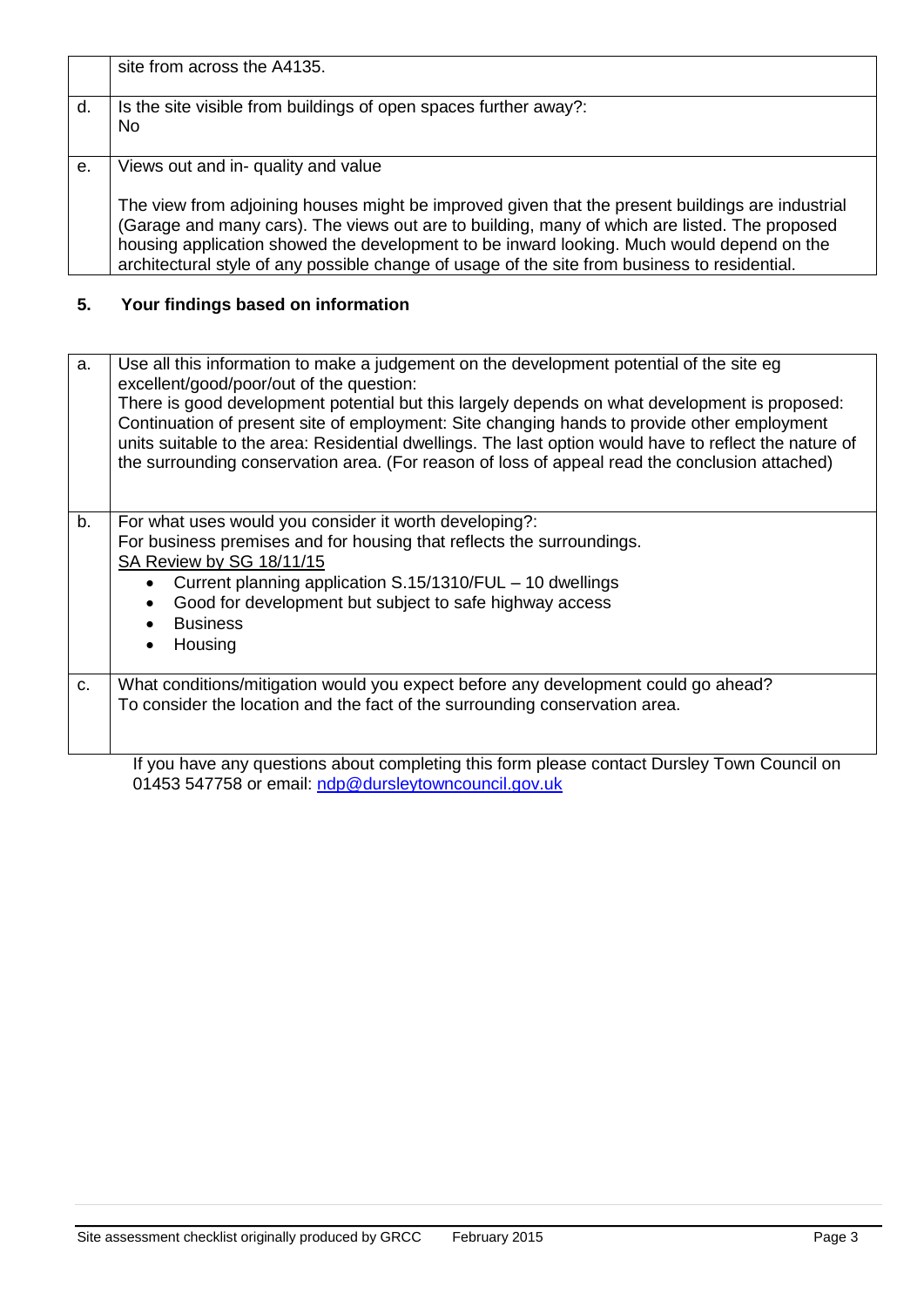

SDC map, showing site of refused planning permission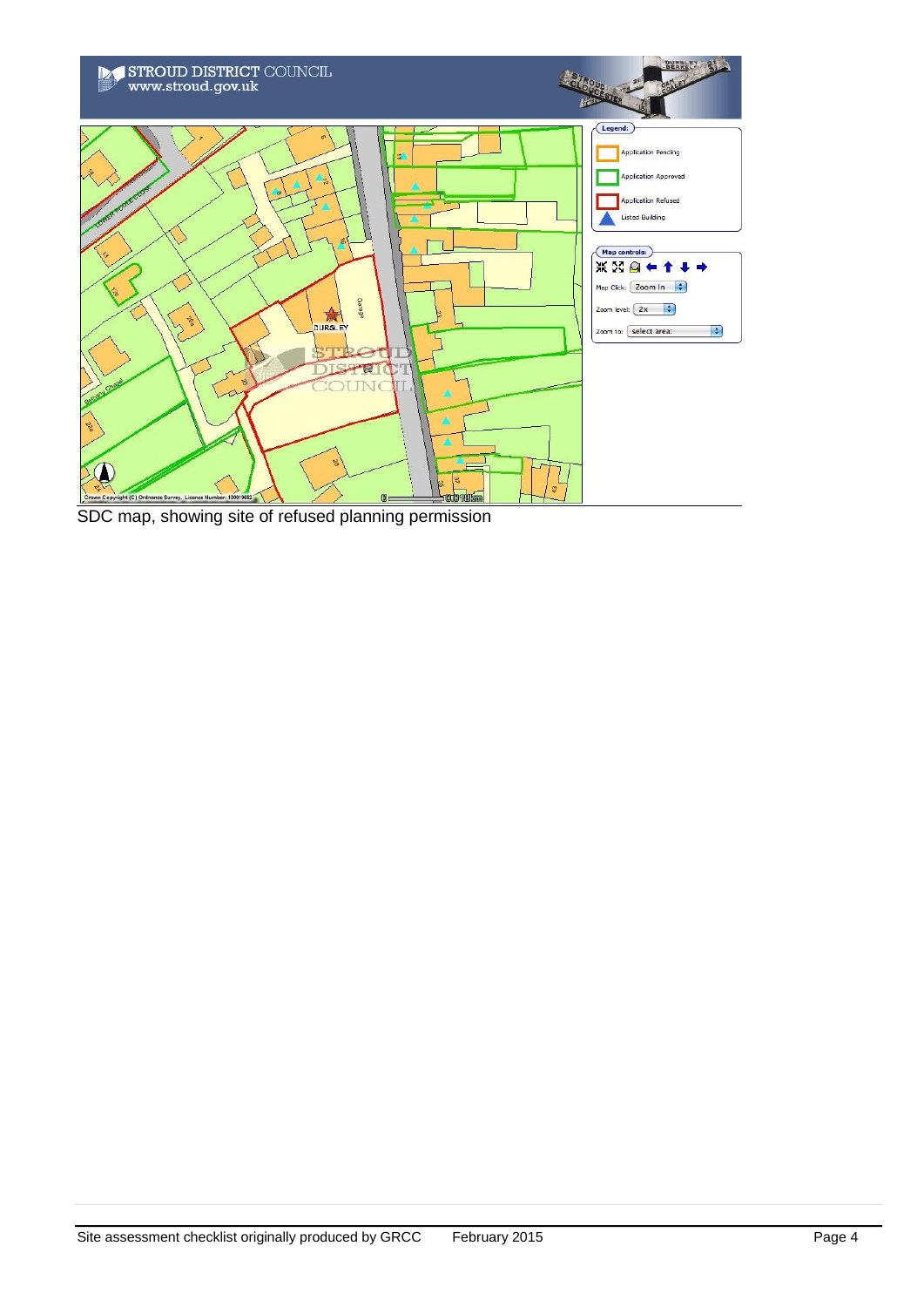

@Crown Copyright. All Rights Reserved. Stroud District Council. Licence 100019682. 2014

May of Conservation area, showing the Site surrounded on 3 sides by building within the Conservation area.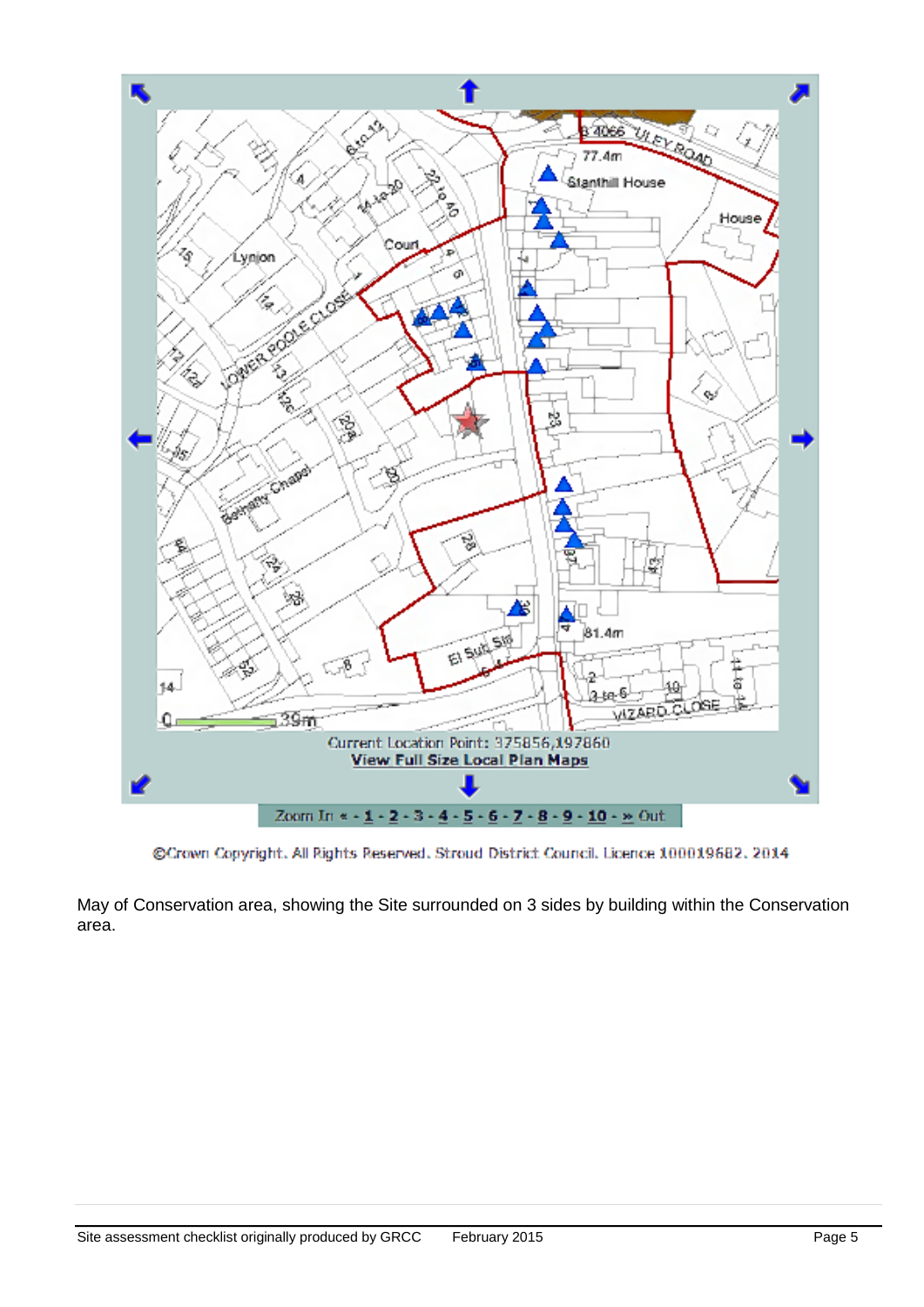

Aerial shot of site showing buildings and parking area for the Hire Car business.